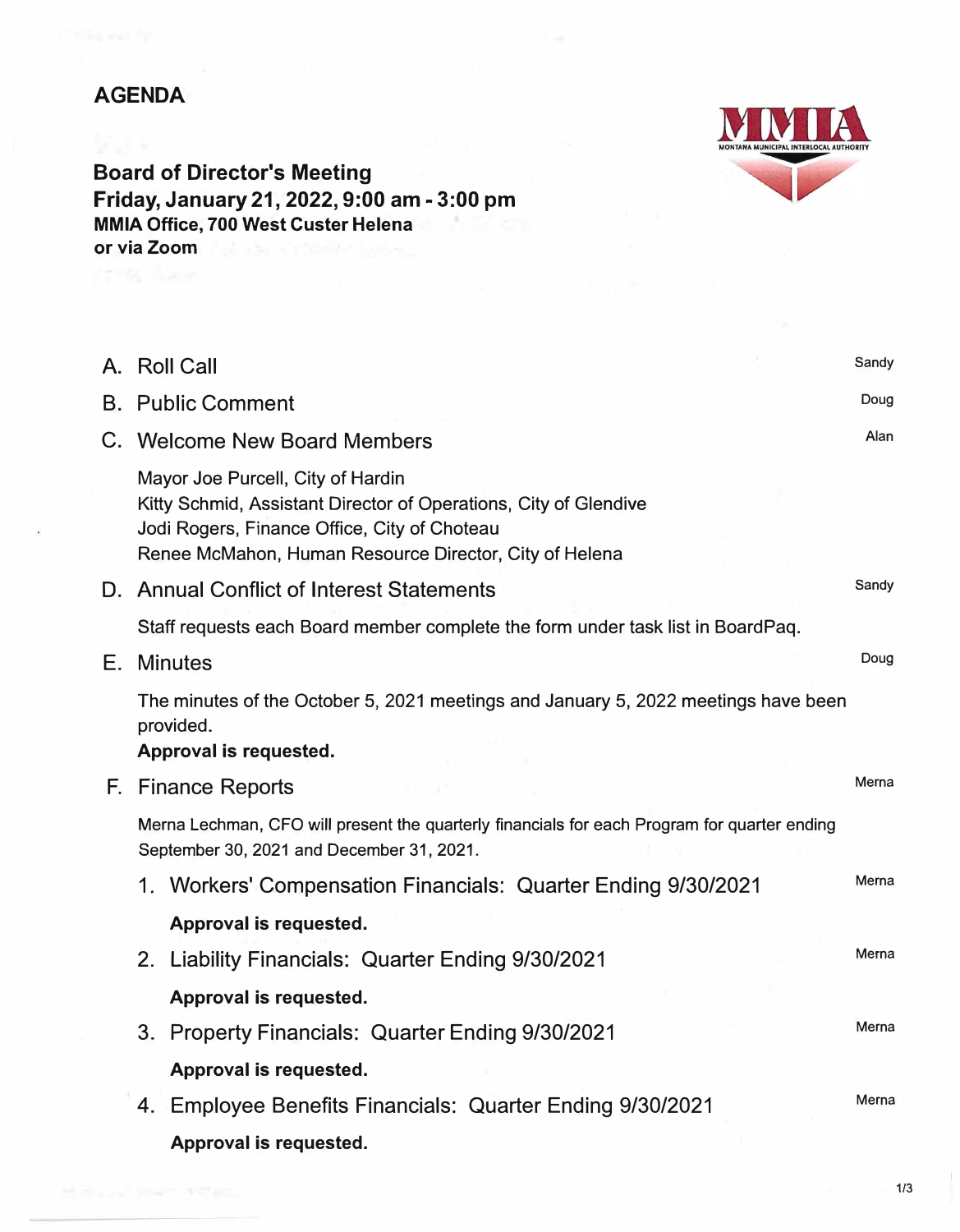|    | 5. Workers' Compensation Financials: Quarter Ending 12/31/2021                                                                              |                                                            |                        |  |  |
|----|---------------------------------------------------------------------------------------------------------------------------------------------|------------------------------------------------------------|------------------------|--|--|
|    |                                                                                                                                             | Approval is requested.                                     |                        |  |  |
|    |                                                                                                                                             | 6. Liability Financials: Quarter Ending 12/31/2021         | Merna                  |  |  |
|    |                                                                                                                                             | 7. Property Financials: Quarter Ending 12/31/2021          | Merna                  |  |  |
|    |                                                                                                                                             | Approval is requested.                                     |                        |  |  |
|    | 8.                                                                                                                                          | <b>Investment Summary</b>                                  | Merna                  |  |  |
|    |                                                                                                                                             | 9. Employee Benefits Financials: Quarter Ending 12/31/2021 | Merna                  |  |  |
|    |                                                                                                                                             | Approval is requested.                                     |                        |  |  |
|    | Amanda<br>G. Employee Benefits Committee Report                                                                                             |                                                            |                        |  |  |
|    |                                                                                                                                             | 1. Wellness Summary and 2022-2023 Budget                   | Amanda                 |  |  |
|    |                                                                                                                                             | Approval is requested.                                     |                        |  |  |
|    |                                                                                                                                             | 2. ProAct Plus Proposal with Required Benefit Adjustments  | Amanda                 |  |  |
|    |                                                                                                                                             | Approval is requested.                                     |                        |  |  |
|    |                                                                                                                                             | Alan<br>H. MMIA Work Plan - July 1, 2021 - June 30, 2022   |                        |  |  |
|    | Staff will present revised work plan based on the Strategic Plan that was adopted at the<br>October 2021 meeting.<br>Approval is requested. |                                                            |                        |  |  |
| L. |                                                                                                                                             | <b>Library Analysis</b>                                    | Alan<br><b>Britani</b> |  |  |

Staff discussed with the Board last fall a coverage gap that exists with Libraries We have completed our analysis of the number of different Libraries and the coverage problems we believe exist. These findings will be presented along with potential strategies moving forward. **Approval is requested.** 

J. Municipal Financial Solutions Alan

 $\alpha$  , and  $\alpha$  , and  $\alpha$ 

Staff has been in conversations with the League, LGC, and MACo about the severe capacity issues that exists in the area and municipal finance. We are seeking Board approval to continue working with these strategic partners to strategize solutions about bring back a proposal to the Board in March.

**Approval is requested.**

K. Captive Investment Strategy

Staff will ask SAA and NEAM to present modelling that demonstrates the potential advantages of using TSPC in a strategic way to enhance investment performance for the MMIA Liability Program.

## **Approval is requested.**

Alan Merna